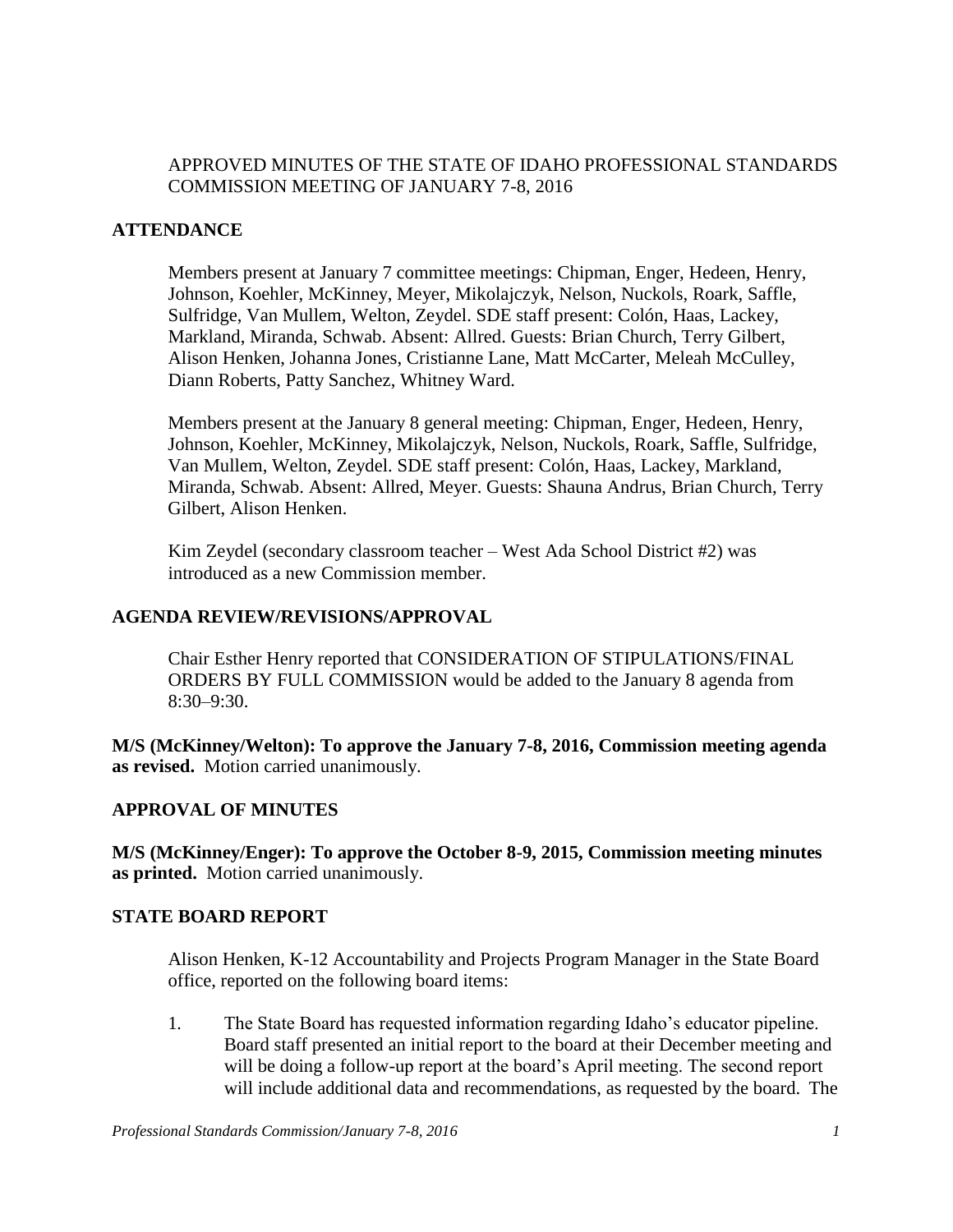recommendations will be primarily focused on two things: aligning practice to the law (housekeeping) and adjusting the law (primarily Administrative Code) to align to or improve practice. The State Board would like to get feedback from the Commission regarding the proposed recommendations once they are drafted.

- 2. As a result of previous misinterpretation of the law, there is a disconnect between certification practices and the law. Specifically, it has been communicated to teachers that the grades they are certified to teach are based on their endorsements. The law, however, states that teachers are authorized to teach based on their certificate. Thus, there are teachers who have a certificate that limits them to a certain grade band (Example: secondary teacher certified to teach 6-12) but have an endorsement for a larger grade band (Example: that teacher has a K-12 Physical Education endorsement) who may be teaching in a grade outside of their certification (Example: that teacher is teaching elementary physical education). The board has communicated with multiple stakeholder groups about this issue and has sought feedback/ideas to correct it. Currently, the idea receiving the most traction is to add a section to rule that outlines specific requirements that an individual needs to complete to teach on their endorsement outside of their certified grade band. The deans of education have recommended that these requirements include: a pedagogy course for the other grade band, field work for the other grade band, and passage of the appropriate Praxis test. The board is seeking feedback on this idea and is also welcome to hearing other ideas/solutions.
- 3. The State Board has recently communicated their expectation that alternate route/non-traditional educator preparation programs be reviewed on a regular basis and has clarified that they would like this to be done by the Commission in a manner as similar as possible to what is used for the traditional educator preparation programs.
- 4. The State Board has recently had questions about ethics violations that are admitted in public (but without a written, signed complaint), how those violations will be dealt with by the Commission, and a possible need to change the law to provide the authority to the Commission to process the violations. Deputy Attorney General Brian Church reported that there is already guidelines language interpreting Idaho Code §33-1209 in the Commission Procedures Manual; the language allows the chief certification officer/Commission administrator to initiate an allegation if public records indicate a person holding an Idaho credential may have been involved in ethical misconduct. Brian agreed to send the guidelines language to Alison.
- 5. The Literacy Committee recently completed and presented to the board the Idaho Comprehensive Literacy Plan, and it has been adopted. The plan was vetted through stakeholder groups with feedback; it is specific enough to call people to action and broad enough to leave some flexibility in how people do that. The committee is now working on the distribution and implementation of the plan and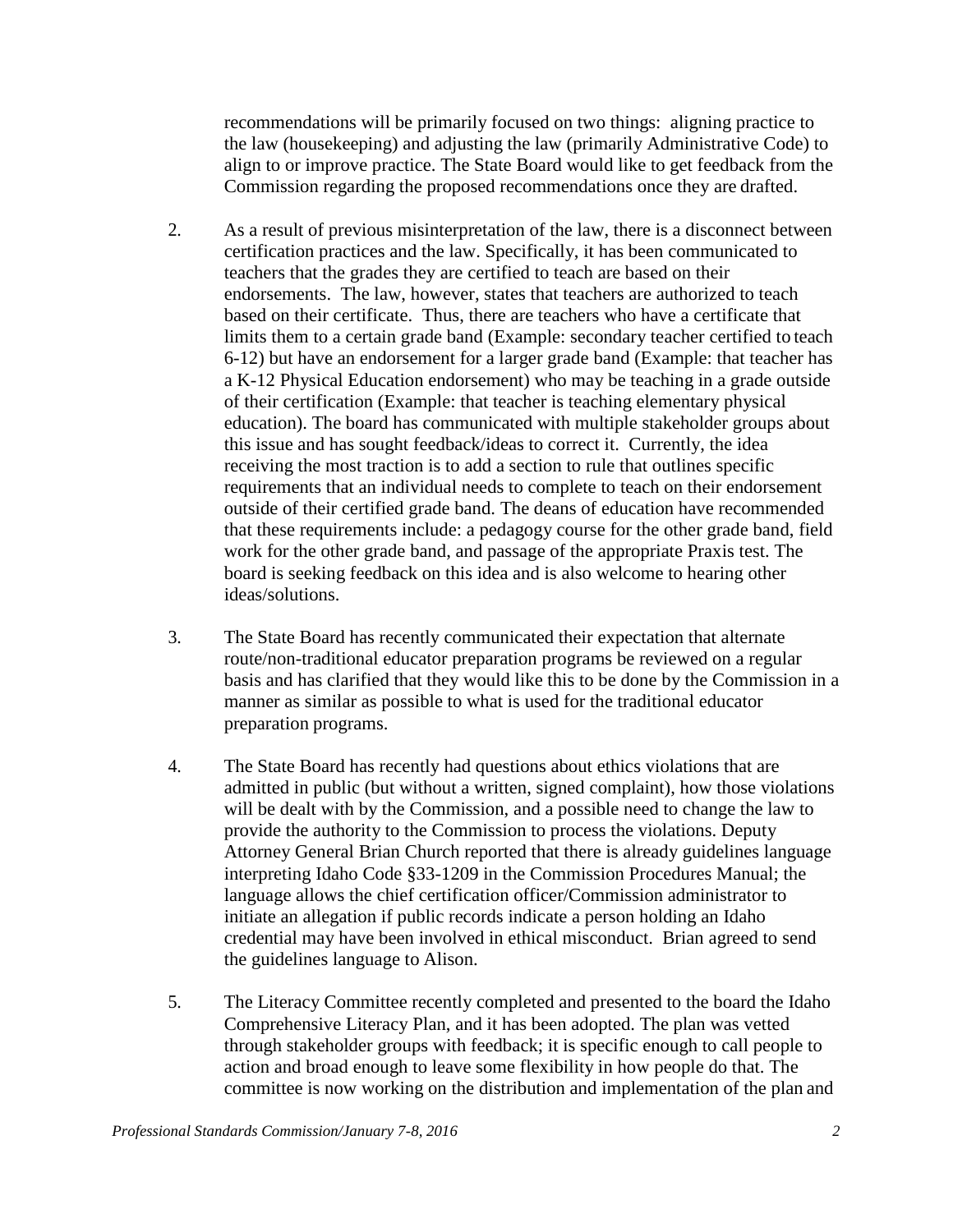creating some measurable objectives related to that; they welcome additional feedback.

## **INDIAN EDUCATION COMMITTEE**

Johanna Jones, Indian Education Coordinator in the Department of Education, and Patty Sanchez, Academic Affairs Program Manager in the State Board office, presented to the Commission on the Indian Education Committee; the purpose of the presentation was discussion/feedback/engagement. Both Johanna and Patty provide staff support to the committee under the State Board. Patty gave a brief history of the committee composition. In 2013 the Department of Education and the State Board merged their Indian education efforts by forming the Indian Education Committee to address K-20 Indian education in the state; that same year the policy governing the committee was developed, and committee roles and responsibilities were identified. In October of 2015, the committee's strategic plan, performance measures, and benchmarks were State Board-approved.

| <b>Subject Area</b>             | <b>All Students</b>                  | <b>American Indian Students</b>      |
|---------------------------------|--------------------------------------|--------------------------------------|
| $3rd$ Grade                     | Proficiency - 37%                    | Proficiency - 47%                    |
| <b>ISAT Reading</b>             | Basic; Below Basic Proficiency - 11% | Basic; Below Basic Proficiency - 26% |
| 3 <sup>rd</sup> Grade           | Proficiency - 30%                    | Proficiency - 44%                    |
| <b>ISAT Math</b>                | Basic; Below Basic Proficiency - 10% | Basic; Below Basic Proficiency - 28% |
| $10^{\text{th}}$ Grade          | Proficiency - 42%                    | Proficiency - 53%                    |
| <b>ISAT Reading</b>             | Basic; Below Basic Proficiency - 11% | Basic; Below Basic Proficiency - 24% |
| $10th$ Grade                    | Proficiency - 36%                    | Proficiency - 36%                    |
| <b>ISAT Math</b>                | Basic; Below Basic Proficiency - 24% | Basic; Below Basic Proficiency - 45% |
| Composite SAT                   |                                      |                                      |
| <b>College Readiness Scores</b> | Grades 10, 11, and 12 - 24%          | Grades 10, 11, and $12 - 3\%$        |

The academic gaps in Idaho that prompted the development of the committee's strategic plan include the following (all scores obtained from spring 2013 testing):

Action on the part of the Indian Education Committee to close the academic gapsinclude: creation of the Indian education strategic plan; the inclusion of Bureau of Indian Education schools in some of the state programs such as Advanced Opportunities; State Tribal Education Partnership (STEP) grants for the Coeur d'Alene and Nez Perce Tribes; increased access to highly qualified teachers; and incorporation of the educational precept "Equity (giving everyone a shoe that fits), not equality (giving everyone a shoe)." Johanna added that culturally responsive teachers using culturally relevant pedagogy empower American Indian students to be engaged in the learning process, connect those students from their cultural knowledge to their learning content, and create and strengthen conditions for optimal learning environments for American Indian students.

Idaho is surrounded by states that have been progressive in their American Indian education efforts. Montana has Indian Education for All and their Essential Understandings Regarding Montana Indians; Washington has their Since Time Immemorial curriculum; Oregon has some American Indian Standards; and Nevada has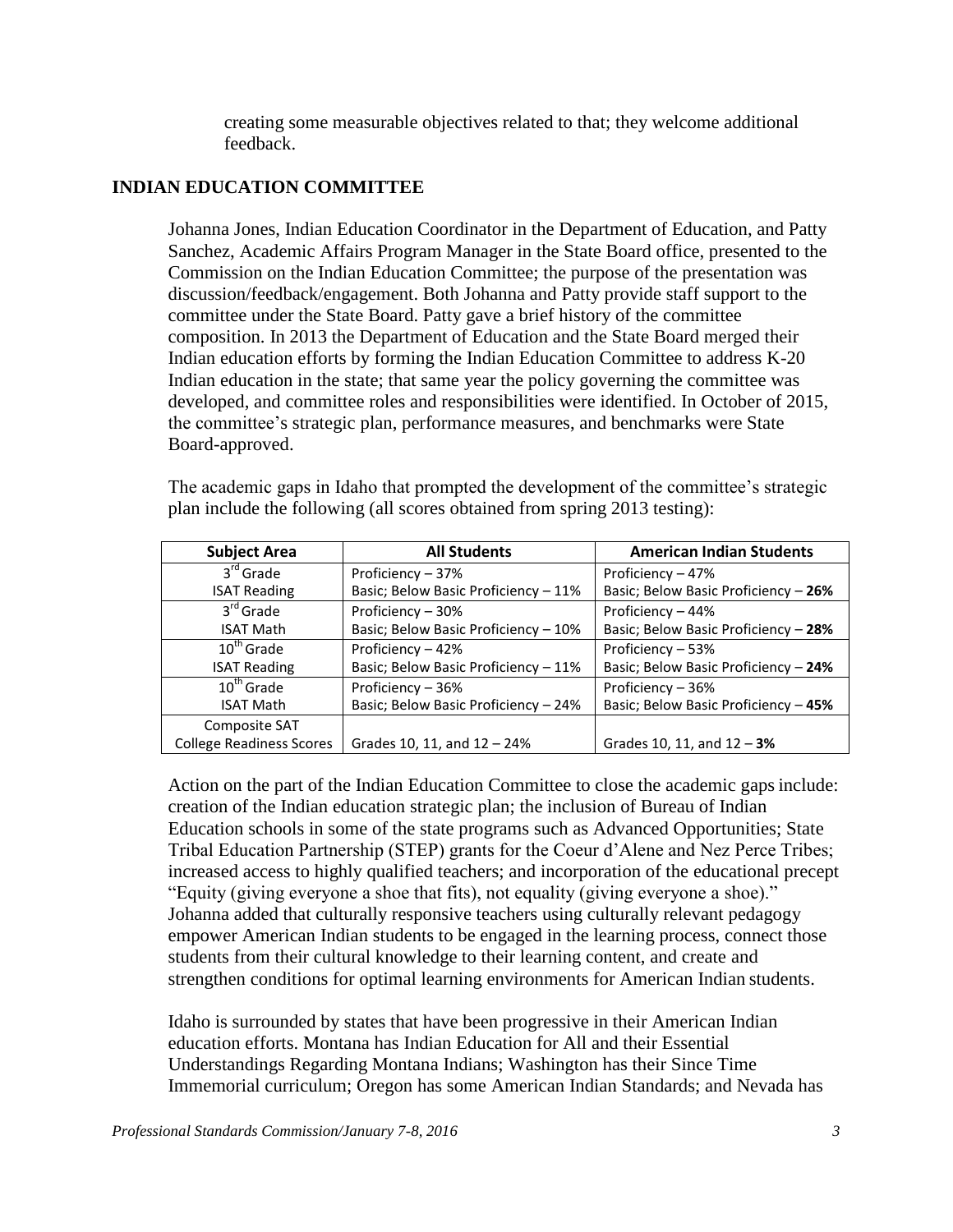just adopted Montana's Essential Understandings as well. Those who want to provide feedback as the Indian Education Committee moves forward with its recommendations can contact [jjones@sde.idaho.gov](mailto:jjones@sde.idaho.gov) or [patty.sanchez@osbe.idaho.gov.](mailto:patty.sanchez@osbe.idaho.gov)

## **ESTABLISHING CRITERIA FOR LOW-PERFORMING PREPARATION PROGRAMS**

Alison Henken reported that, as one of the requirements under Title II, the U.S. Department of Education has requested that Idaho, among other states, take action to 1) establish criteria for low-performing or at-risk for low-performing Idaho educator preparation programs (both traditional and alternate route); 2) create a process by which to review educator preparation programs in the state against that criteria; and 3) create a process by which to support programs that are identified as low-performing or at-risk for low-performing. Given the frequency of meetings of the involved entities and in order to accomplish this prior to July 1, Alison recommended that Lisa Colón and staff gather more information about specifically what Idaho has been tasked with; first discuss the effort in the state's Institutions of Higher Education (IHE) Coalition; then discuss the effort in the Idaho Association of Colleges for Teacher Education; forward the item to the full Commission and the Commission Standards Committee for discussion at their March 31 and April 1 meetings; and then have a final draft ready for approval consideration at the June 23 and 24 Commission meeting. In the interim, Alison, Lisa, and Commission staff will communicate with Department of Education staff to determine the appropriate method and time to get stakeholder input on the low-performing or at-risk for lowperforming educator preparation program criteria and processes.

## **CONSIDERATION OF STIPULATIONS/FINAL ORDERS BY FULL COMMISSION**

Deputy Attorney General Brian Church provided the Commission with the Stipulation listed below. The Stipulation was agreed to by the respective Respondent and was presented by Brian Church and recommended by the Executive Committee for adoption by the Commission. The Commission members reviewed the Stipulation at the meeting and voted as follows:

**M/S (McKinney/Nelson): To accept the proposed Stipulation as written and enter the accompanying Consent Order in Case #21531 regarding the certificate of Elizabeth A. Butler.** Motion carried unanimously. Commission members Chipman, Henry, Mikolajczyk, Nuckols, and Roark were recused from voting.

Deputy Attorney General Brian Church provided the Commission with the Stipulation listed below. The Stipulation was agreed to by the respective Respondent and was presented by Brian Church and recommended by the Executive Committee for adoption by the Commission. The Commission members reviewed the Stipulation at the meeting and voted as follows:

**M/S (Nelson/Enger): To accept the proposed Stipulation as written and enter the accompanying Consent Order in Case #21504 regarding the certificate of Katharine A.**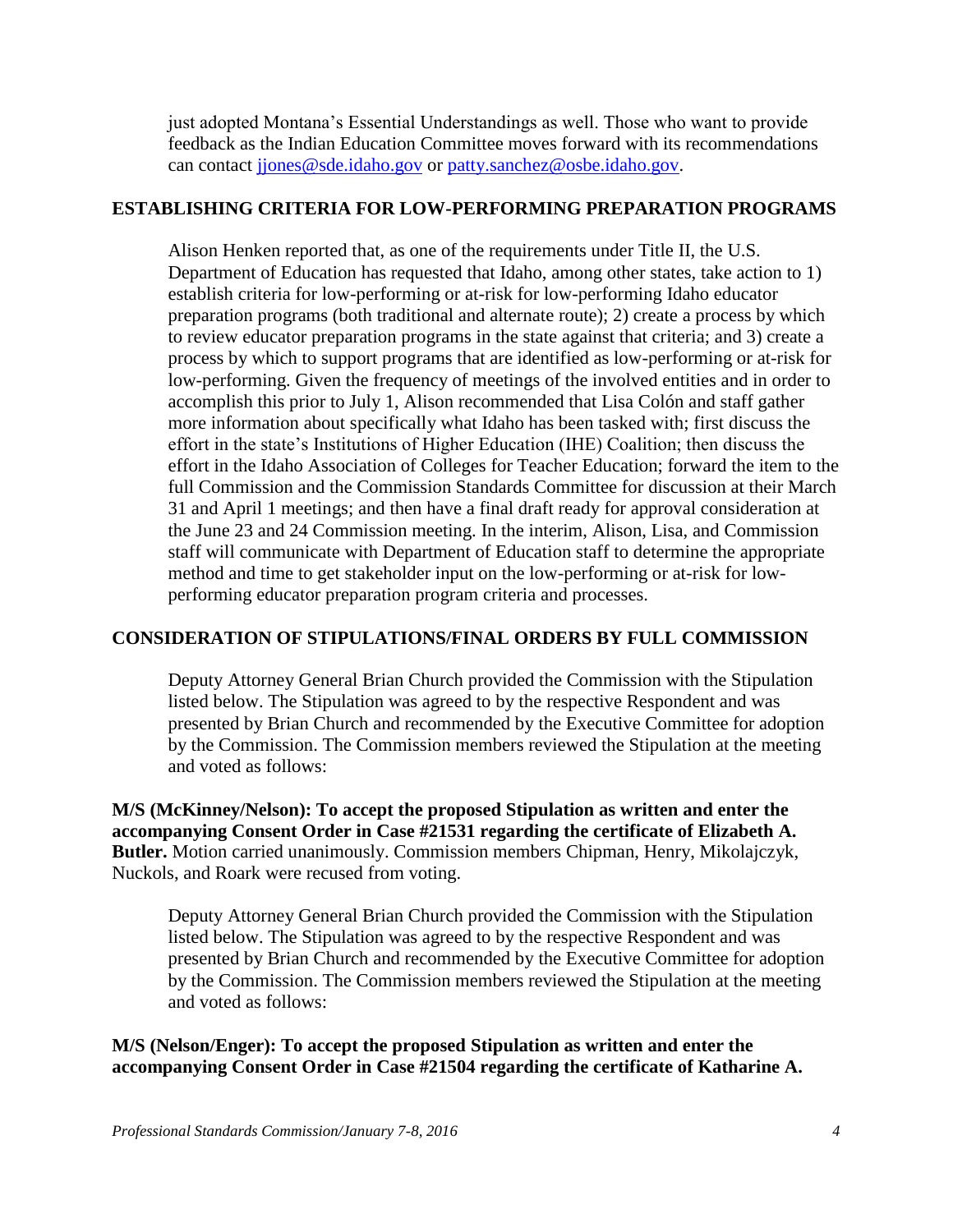**McCloud.** Motion carried unanimously. Commission members Chipman, Henry, Mikolajczyk, Nuckols, and Roark were recused from voting.

Deputy Attorney General Brian Church presented an informal request to the Commission from the attorney for William McCarrel, Jr., an individual whom the Commission previously entered a Consent Order for in Case #21010, agreeing to a stipulation. Brian reviewed the stipulation from that case and presented the Commission with the informal request. Brian then asked for the Commission's decision, and the Commission voted to deny the request and take no further action on the request.

## **ADMINISTRATIVE REPORT**

Commission administrator Lisa Colón (unless indicated otherwise) reported on the following.

- 1. The IHE Coalition and Commission staff members are currently planning regional career fairs for the spring, where hiring school districts will be able to have access to graduating educator preparation program candidates. The following career fairs are tentatively scheduled: Pocatello – March 30; Nampa – April 5; Coeur d'Alene – May 11; and Moscow – May 12; and Twin Falls - TBD. Districts and candidates can attend as many career fairs as desired. There is also discussion of how to measure the success of the career fairs.
- 2. At the last Commission meeting, a proposed sliding scale fee for renewal certification was discussed. It has been decided to not move forward on that proposal at the current time; there are a number of years of sufficient operational funds before there is real concern.
- 3. Lisa called Commission member attention to the Every Student Succeeds Act (ESSA), which was signed in mid-December and reauthorizes the Elementary and Secondary Education Act (ESEA). The ESSA also replaces the previous version of the law, the No Child Left Behind (NCLB) Act. Deb Hedeen offered to send members a progress report on elementary and secondary education in relation to ESSA and an overview of the projected ESSA implementation timeline.
- 4. Executive staff members in the Department of Education have been working on the development of a very specific strategic plan on how the department is going to help students. Once released, it will be shared with the full Commission.
- 5. Idaho, along with all other states, has developed its Equitable Access to Excellent Educators Plan, in response to the U.S. Department of Education's Excellent Educators for All initiative. The plan must ensure that poor and minority children are not taught at higher rates than other children by inexperienced, unqualified, or out-of-field teachers. Idaho must identify high-need schools that are successfully recruiting and retaining effective teachers. As a part of this, at a past Commission meeting there was discussion on the ability to collect data on the number of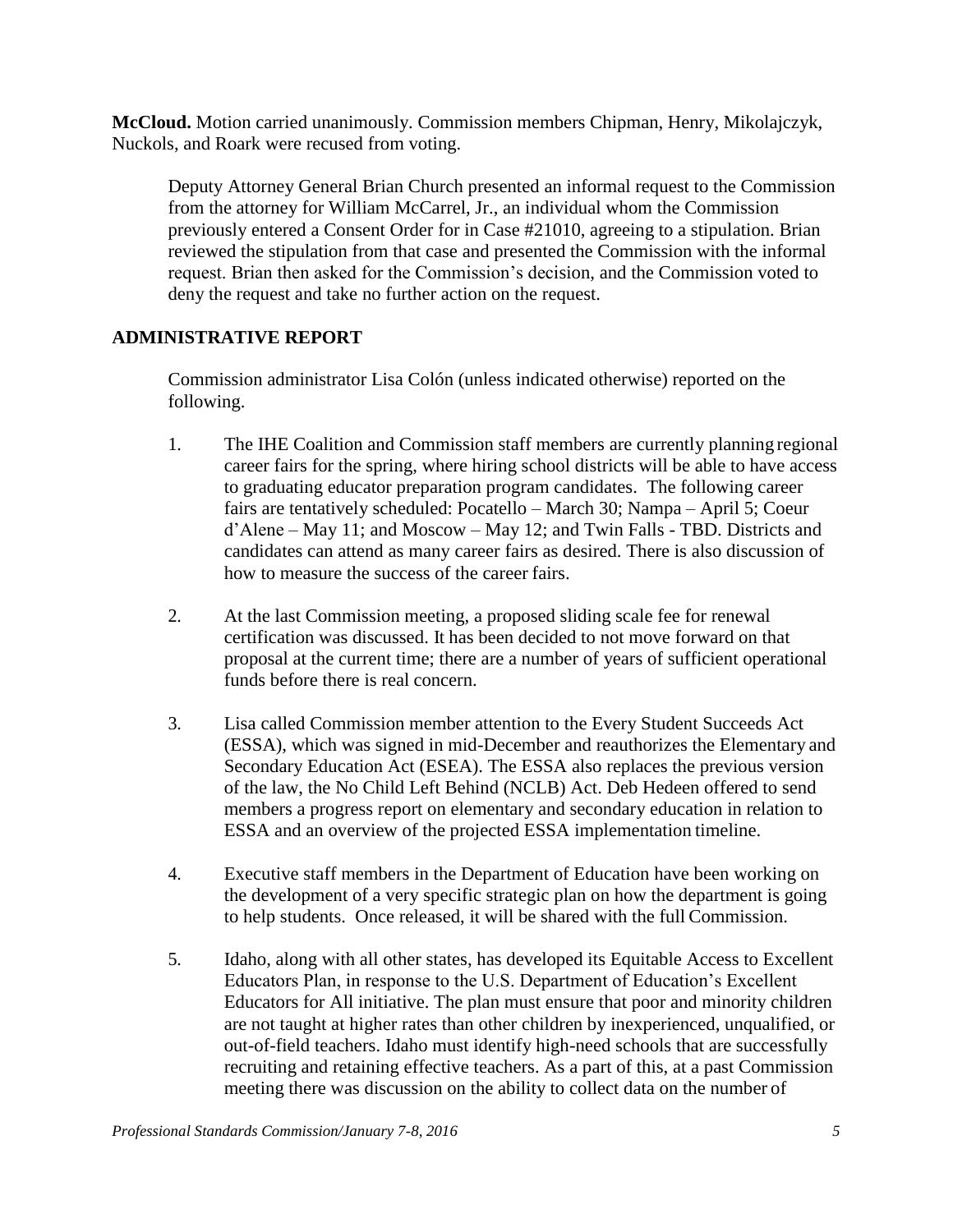applicants a district has in its teacher applicant pool. Idaho does have someone from Education Northwest looking at some data elements that may be able to help in the area of the teacher pipeline or teacher shortage, but Lisa reported that the State Department of Education does not currently have the ability to collect data on a district's teacher applicant pool, and there is also concern that such data may not be accurate.

On a similar note, Lisa reported she is still researching Teachers-Teachers.com, a service designed to help educators find new teaching jobs, administrative jobs, and other related service positions. There is also an internal committee working on the teacher shortage issue, and it will seek stakeholder input.

- 6. The Department of Education has issued a request for proposal (RFP) for the independent or outside review of teacher evaluations that will be conducted annually in Idaho; a reviewer contract has been awarded. The review of the evaluations will begin around the end of January. The intent is to have the data analysis for the aggregated data by the end of April.
- 7. Lisa reminded everyone that, as of September 1, 2015, when renewing (online and paper) or applying for certification, official transcripts must be submitted.
- 8. The program approval review for Boise State University (BSU) will be held March 5-8, 2016. BSU will be the first Idaho higher education institution to be reviewed under Council for the Accreditation of Educator Preparation (CAEP) standards.
- 9. Standards reviews that have already been completed were Mathematics on November 12-13 and Science (Biology, Chemistry, Earth/Space Science, Natural Science, Physical Science, Physics) on December 3-4. Upcoming standards reviews include the following: Elementary Education – January 21-22; Pre-Service Technology – January 28-29; and Visual/Performing Arts (Drama, Music, Visual Arts) – March 10-11.
- 10. Recent staff travel included the following: National Association of State Directors of Teacher Education and Certification (NASDTEC) Professional Practices Institute (PPI) – Annette, Shannon, and Brian; Council of Chief State School Officers (CCSSO)-National and State Collaboration for Educator Effectiveness (NSCEE) – Supporting Principals Action Group – Lisa; Region 4 Superintendents' Meeting – Lisa; CCSSO-Equity Plan – Cina; CCSSO-Communications – Lisa.
	- 10. Upcoming staff travel includes the following: NASDTEC Winter Symposium Lisa and Cina; National Association for Alternative Certification (NAAC) Annual Conference – Cina.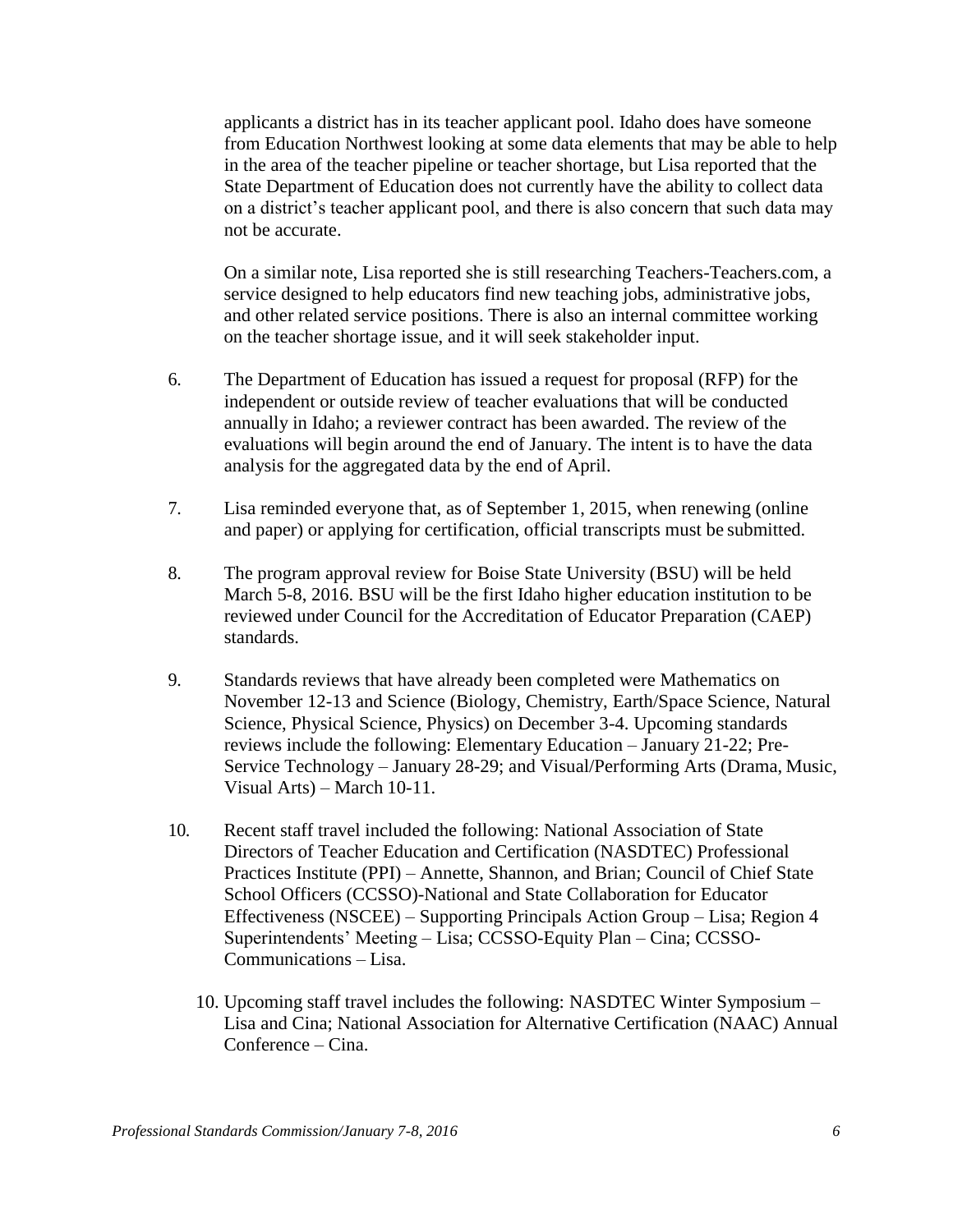## **AUTHORIZATIONS COMMITTEE**

Chair Elisa Saffle reported that during their November 30 and December 16 teleconferences and their January 7 meeting, the Authorizations Committee recommended that the Commission approve the following new Teacher to New Certificate/Endorsement requests (for the 2015-2016 school year):

ADAMS, Stephanie, Xavier Charter School #462, Mathematics 6/12 ALEXANDER, Matthew, Jerome Joint #261, Counselor K/12 ALLISON, Kathleen, iSucceed Virtual High School #466, School Principal Pre-K/12 AMES, Karen, Cassia County Joint #151, Generalist K/12 BARWICK, Alan, Madison #321, Health K/12 BOURNER, Tim, New Plymouth #372, Health 6/12 BOWIE, Amy, Pocatello #25, School Principal Pre-K/12 COOK, LaWrell, West Side Joint #202, Health 6/12 COOK, Ryan, Idaho Falls #91, Health K/12 CORIELL, Marria, Glenns Ferry Joint #192, Physical Science 6/12 DANIELS, Jill, Oneida County #351, Generalist K/12 DE LA PAZ, Adan, Another Choice Virtual Charter #476, Generalist K/12 DESHNER, Brittany, Plummer-Worley Joint #44, Spanish 6/12 DICKERSON, Diana, Jefferson County Joint #251, Generalist K/12 DISCIASCIO, Ciadie, Challis Joint #181, Art K/12 DODGE, Mark, Grace Joint #148, Counselor K/12 DURHAM, Daniel, Mountain Home #193, Generalist K/12 EVANS, Carrie, Ririe Joint #252, All Subjects K/8 FRITZ, Laura, Mullan #392, Family and Consumer Sciences 6/12 FUGATE, Chelsie, Culdesac Joint #342, Biological Science 6/12 GILLETTE-SHIPPEN, Kaly, Jerome Joint #261, School Principal Pre-K/12 GURNEY, Marvin, Gooding Joint #231, Physical Science 6/12; Biological Science 6/12 HANAN, Adam, Kootenai Technical Education Campus #641, Sports Medicine/Athletic Trainer HARDCASTLE, Benjamin, Dietrich #314, Superintendent HARTVIGSEN, Jenny, Caldwell #132, English 6/9 HELGESON, Russell, Coeur d'Alene #271, Generalist K/12 HOBBS, Alexandra, Liberty Charter #458, English 6/9; Mathematics 6/9 HUGGINS, Katie, Boundary County #101, All Subjects K/8 HUSTED, Elizabeth, Nezperce Joint #302, Art K/12 HUTCHESON, Kayla, Kimberly #414, All Subjects K/8 JENSEN, Krishele, Oneida County #351, Generalist K/12 JOHNSON, David L., North Idaho STEM Charter Academy District #480, Economics 6/12 KANTOLA, Jeffrey, Coeur d'Alene #271, Physical Science 6/12 KELTZ, Thomas Josh, Kellogg Joint #391, Mathematics 6/12 LELIEFELD, Kandace, Kellogg Joint #391, Mathematics 6/12 LLOYD, Kimberly, North Gem #149, Birth/3 MAGANA, Kaitlin, Jefferson County Joint #251, Generalist K/12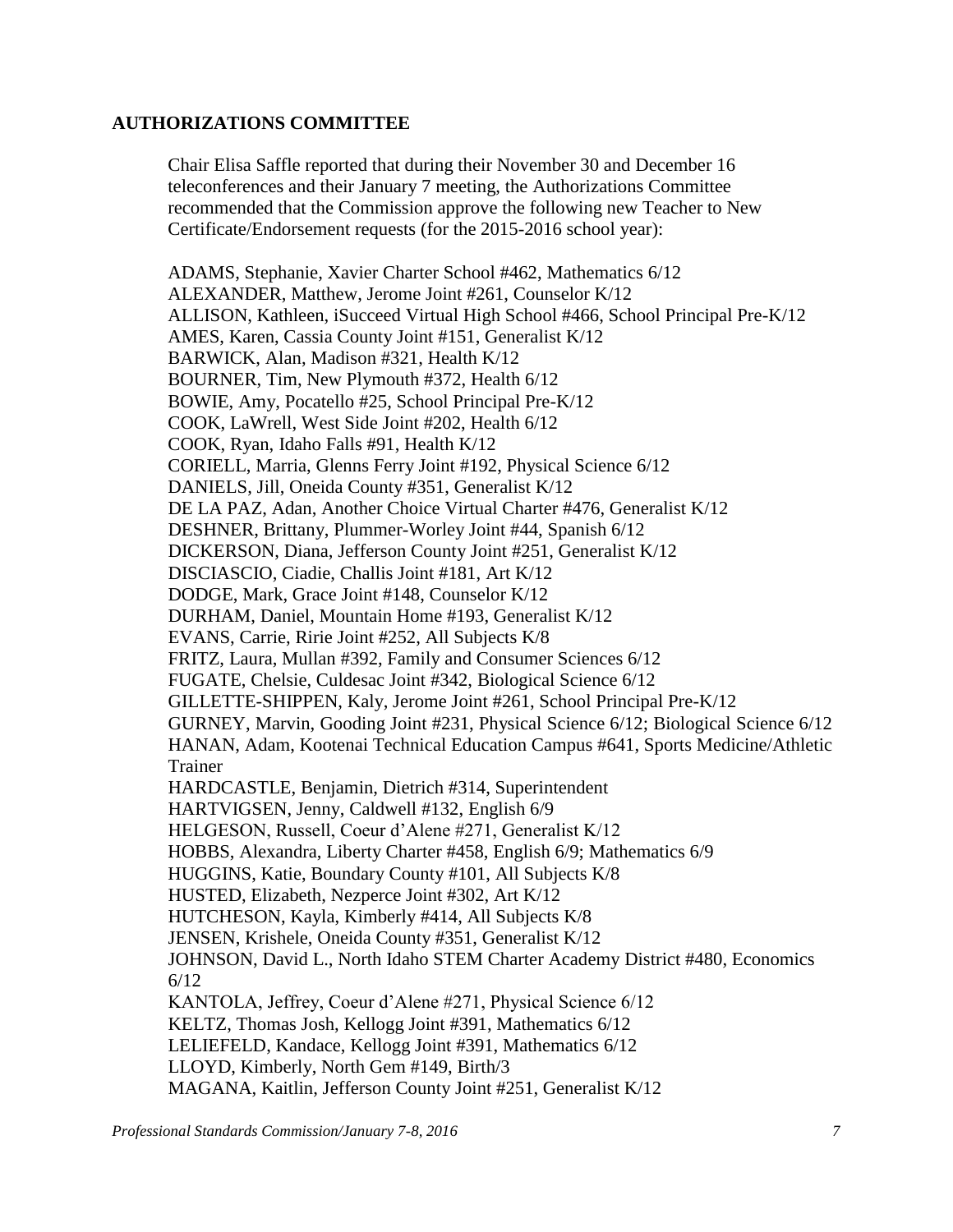MAHAVONG, Christopher, Jerome Joint #261, Health 6/12 MANHART, Carly, Caldwell #132, Business Technology Education 6/12 MANSHIP, Ken, Vallivue #139, Business Technology Education 6/12 MARTINEZ, Sabrina, Lewiston #340, Gifted and Talented K/12 MONTESANO, Sara, Teton County #401, Natural Science 6/12 O'BRIEN, Venice, Jerome Joint #261, Early Childhood Special Education Pre-K/3 PFLUEGER, Gary, Boundary County #101, Superintendent POST, Tyrell, Jefferson County Joint #251, Health 6/12 POWELL, Brian, Lake Pend Oreille #84, Economics 6/12 RADIGAN, Rhonda, West Ada #2, Generalist K/12 REMBELSKI, Lani, Challis Joint #181, School Principal Pre-K/12 RINGLE, David, Cassia County Joint #151, Mathematics-Basic 6/12 RODRIQUEZ, Kayla, Idaho Falls #91, Generalist K/12 ROJAS, Rachel, Another Choice Virtual Charter #476, English 6/12 ROSE, Shawn, American Heritage Charter District #482, School Principal Pre-K/12 SANTA MARIA, Joseph, INSPIRE Virtual Charter Academy #457, Health K/12 SEMKO, Elayne, Wallace #393, Family and Consumer Sciences 6/12 SHOEMAKER, Chase, New Plymouth #372, Biological Science 6/12 SMITH, Julee, Jerome Joint #261, Physical Education K/12; Health K/12 STEWART, J. Michelle, Clark County #161, Music K/12 SUAREZ, Renae, Bonneville Joint #93, Sociology 6/12 SUTTON, Pamela, Canyon-Owyhee School Service Agency #555, Birth/3 SWAYZE, Audrey, Buhl Joint #412, Counselor K/12 TRELLES, Anna, Jerome Joint #261, Spanish K/12 WAITS, Aaron, Genesee Joint #282, Spanish 6/12 WARNER, Tyler, Boundary County #101, Geography 6/12 WHEATLEY, Rachel, Boundary County #101, Biological Science 6/12; Mathematics-Basic 6/12 WILSON, Gretchen, Lewiston #340, Gifted and Talented K/12 WOLCOTT, Robert, Plummer-Worley Joint #44, Physical Science 6/12; Biological Science 6/12 WOODWORTH, Brian, Rockland #382, Natural Science 6/12 ZACCARDI, Tanya, Syringa Mountain School #488, All Subjects K/8

During their November 30 and December 16 teleconferences and their January 7 meeting, the Authorizations Committee recommended that the Commission approve the following renewal Teacher to New Certificate/Endorsement requests (for the 2015-2016 school year):

ANDERSON, Eric, Hagerman Joint #233, Superintendent (2) BUNDY, Nathan, Mountain Home #193, Mathematics 6/12 (2) DUNN, Anne, Cambridge Joint #432, Early Childhood Special Education Pre-K/3 (2) EDEN, Cynthia, Canyon-Owyhee School Service Agency #555, Gifted and Talented  $K/12(2)$ ELLSWORTH, Jacob, Palouse Prairie Charter #472, School Principal Pre-K/12 (3) FISHER, Cody, Glenns Ferry Joint #192, Superintendent (2)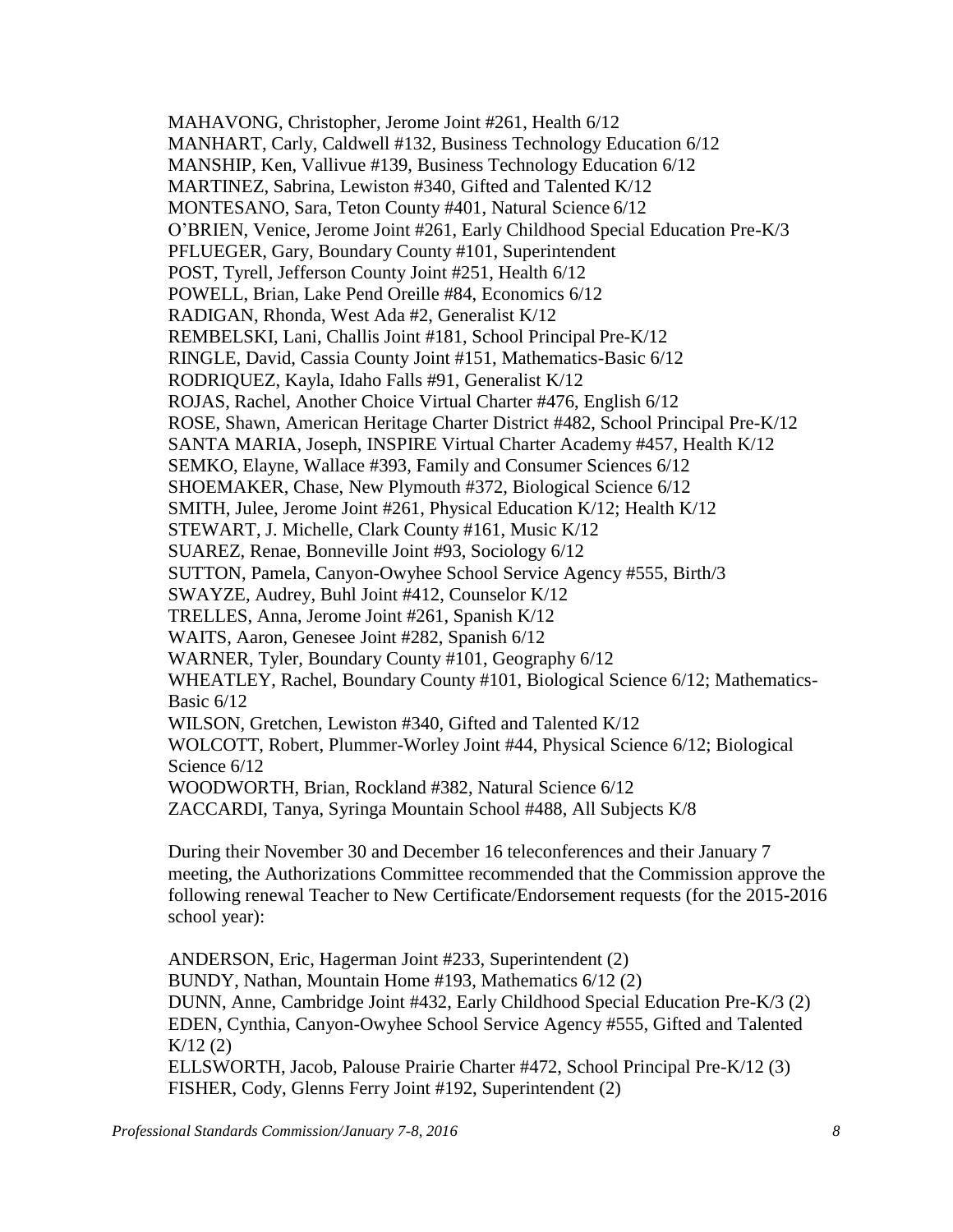GORE, Shadrack, West Jefferson #253, Generalist K/12 (2) GREEN, Chantelle, Sugar-Salem Joint #322, Teacher Librarian K/12 (2) HANSEN, Lance, Lewiston #340, Superintendent (3) HAUGHT, Michelle, Kimberly #414, Director of Special Education (2) KENNEDY, Bryon, Sugar-Salem Joint #322, Director of Special Education (3) LITTLE, Tim, Marsing Joint #363, School Principal Pre-K/12 (3) LOGAN, Aprill, Forrest M. Bird Charter District #487, Physics 6/12; Chemistry 6/12 (3) MCCONNELL, Lisa, Jefferson County Joint #251, Health 6/12 (2) REED, Jared, Aberdeen #58, Physical Education 6/12 (3) SCHULZ, Maureen, Lewiston #340, Birth/3 (3) SCOTT, Melissa, Mountain Home #193, Generalist K/12 (2) STEIMER, Harry, Canyon-Owyhee School Service Agency #555, Generalist K/12 (2) VANDERGRIFF, Deann, Post Falls #273, Generalist K/12 (2) WADSWORTH, Angel, Jefferson County Joint #251, Generalist K/12 (2) WADSWORTH, Darryl, Grace Joint #148, Agricultural Science and Technology 6/12 (2) WAGONER, Kathleen, Clark County #161, Mathematics 6/12 (2) WEAVER, Alicia, Twin Falls #411, English 6/12 (2) WILLFORD, Sterling, Sugar-Salem Joint #322, Gifted and Talented K/12 (2) WILLIAMS, Corey, Lewiston #340, School Principal Pre-K/12 (2) WILSON, Robin, Emmett #221, Mathematics-Basic 6/12 (2) YOUNG, Gayle, Melba Joint #136, Generalist K/12 (2)

During their November 30 and December 16 teleconferences and their January 7 meeting, the Authorizations Committee recommended that the Commission approve 197 Alternative Authorization - Content Specialist Endorsement requests (for the 2015-2016 school year) and 3 Alternative Authorization – Pupil Personnel Services Endorsement requests (for the 2015-2016 school year).

Elisa also distributed a break out of 2014-2015 total authorizations by region to Commission members. Regions with larger districts (Regions 3, 4, and 6) have more authorizations. In the area of ABCTE authorizations, those numbers are: Region  $3 - 21$ ; Region  $6 - 9$ ; Region  $4 - 7$ ; and charter schools  $- 8$ . In actuality, there is only a small percentage of Idaho educators teaching on an authorization or an ABCTE 3-year, interim certificate; it varies from 1.4 percent to 3.4 percent.

The committee also worked on developing Authorizations Committee procedures for district-appealed alternative authorizations that have been previously denied by the committee. The document is now in draft form; Commission member feedback is requested.

**The Commission ACCEPTED the report of the Authorizations Committee.** Motion carried unanimously.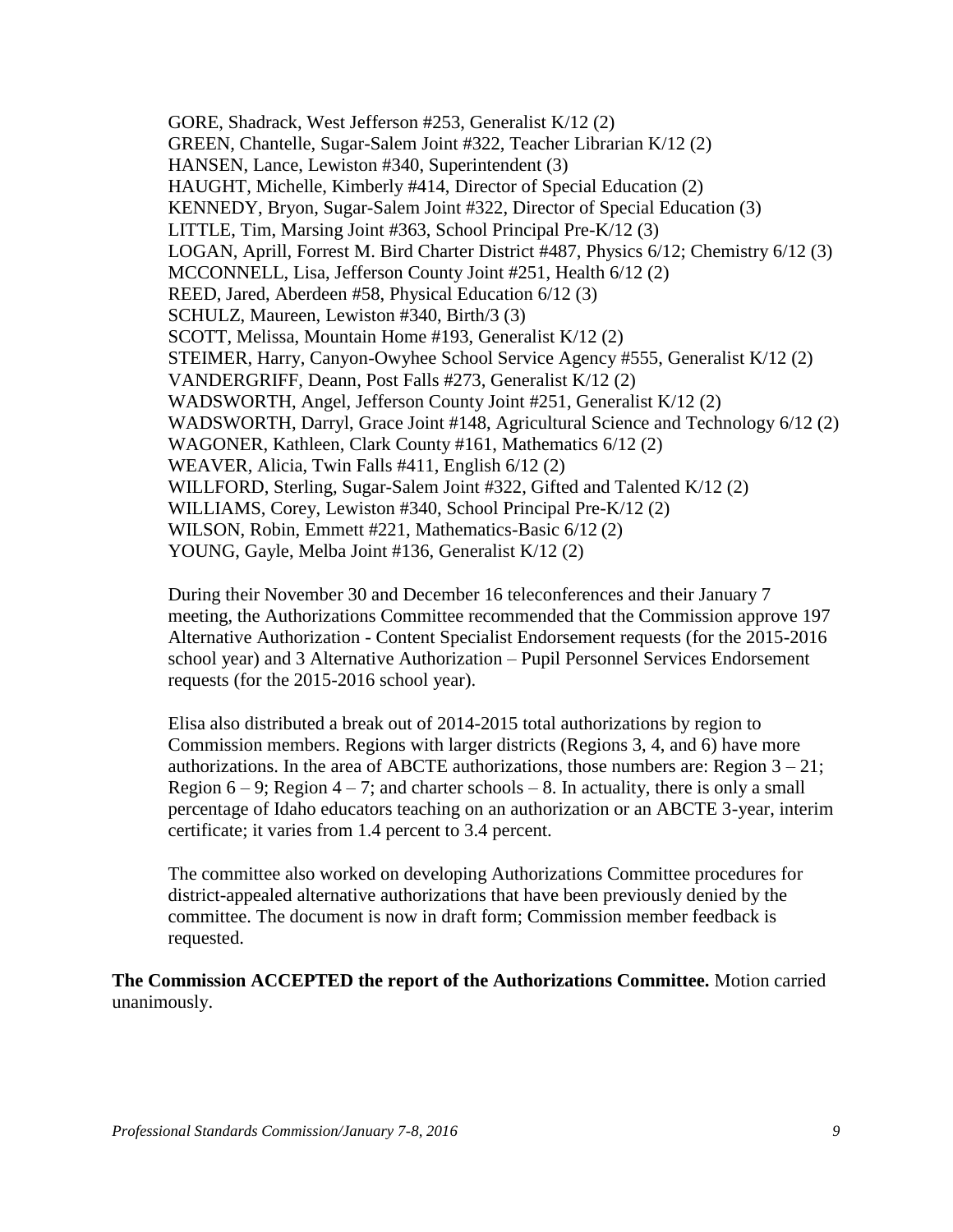#### **PROFESSIONAL DEVELOPMENT COMMITTEE**

Chair Ginny Welton reported that the committee has a recommendation for the professional development of educators in the state. It would involve Professional Development Committee members choosing several different types of the typical ethics cases that the Commission sees and then creating a short synopsis to explain the scenario in each case, why it was a violation, and why it was in opposition to a specific principle in the Code of Ethics for Idaho Professional Educators. No names or specific details of actual cases would be provided, and, in some instances, cases would be created. These case situations would then be included under the "Training" tab of the Commission website to create a link entitled Examples of Ethical Violations for use by those who are applying for, reinstating, or revising their certification.

**The Commission ACCEPTED the report of the Professional Development Committee.** Motion carried unanimously.

## **BUDGET SUBCOMMITTEE**

In Chair Laural Nelson's absence, staff member Annette Schwab reported that for the month of September, revenue was \$46,090; expenditures were \$43,083, with revenue exceeding expenditures by \$3,007. In addition to routine operational costs, there were the following expenses: \$250 – October Commission meeting; \$1,100 – contracted investigator services; \$4,500 – ISU program review; \$250 – Idaho Education Laws and Rules books for staff; \$5,000 – computer replacement for 5 staff members. For October, revenue was \$24,720; expenditures were \$44,364, with expenditures exceeding revenue by \$19,644. Expenses not part of routine operational costs during the month included the following: \$5,500 – October Commission meeting; \$2,000 – staff airfare to attend the Professional Practices Institute (PPI);  $$150$  – supplies for upcoming standards reviews; \$2,500 – remainder of cost for ISU program review. For November, revenue was \$16,150; expenditures were \$40,174, with expenditures exceeding revenue by \$24,024. Expenses not part of routine operational costs during the month included the following: \$100 – remainder of cost for October Commission meeting; \$1,500 – contracted investigator services; \$450 – remainder of cost for staff to attend PPI; \$150 – supplies for upcoming standards reviews; \$3,000 – standards reviews for math and science; \$300 – Lisa's travel to a CCSSO meeting and a superintendents' meeting in Twin Falls (a portion of the \$300 will be reimbursed). The accounting reports for all three months were reconciled and balanced.

**The Commission ACCEPTED the report of the Budget Subcommittee.** Motion carried unanimously.

#### **STANDARDS COMMITTEE**

Chair Heather Van Mullem reported on the following committee discussion items (unless indicated otherwise):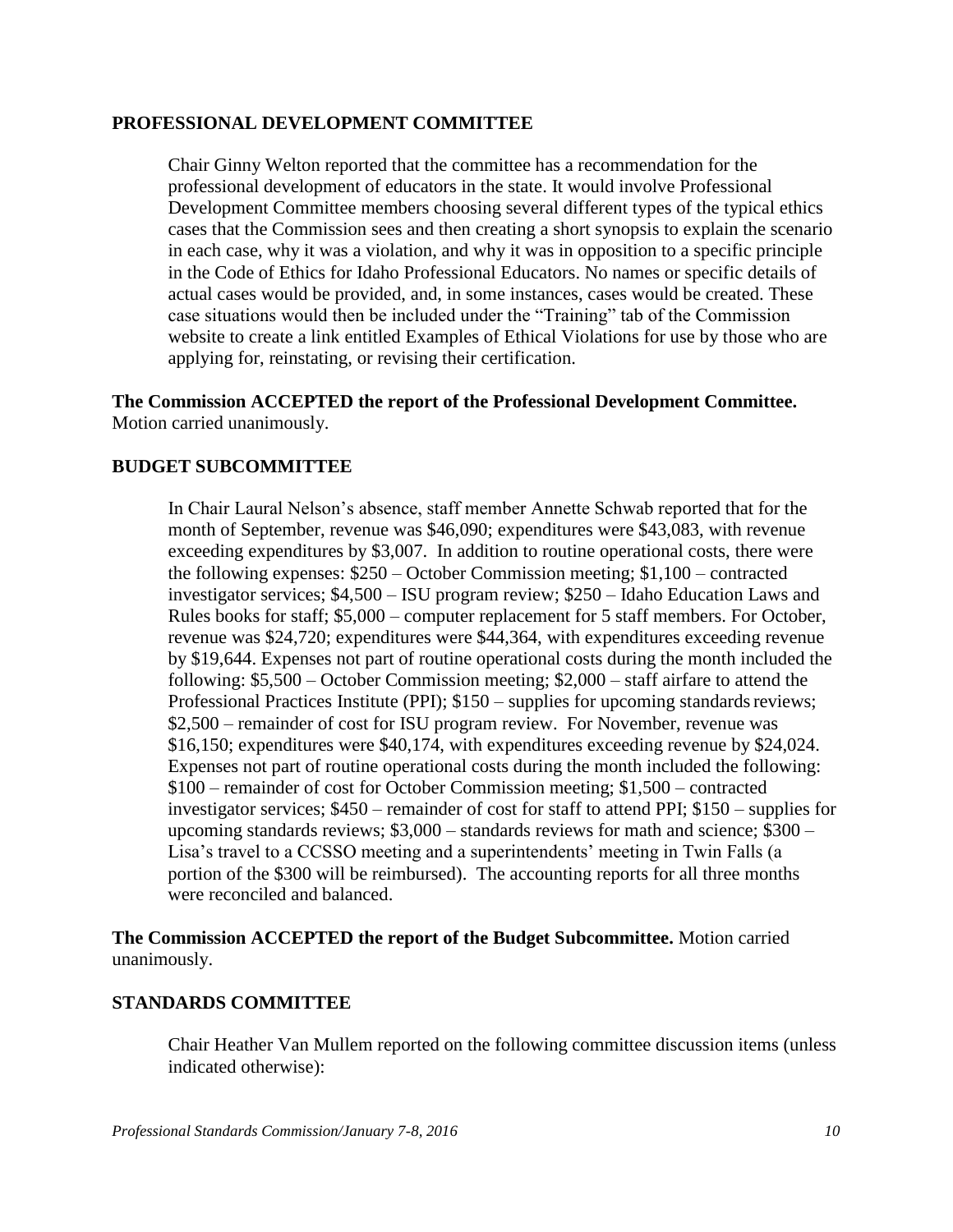- 1. Idaho teacher preparation program representatives will be invited to participate in an Educational Testing Service (ETS) Data Manager Tool training. This Data Manager Tool allows for analysis of the types of questions missed on Praxis exams that teacher preparation program candidates must take. In this way, it is hoped that teacher preparation program representatives can better prepare their candidates.
- 2. At the March Commission meeting, the Standards Committee will review the report from the Idaho State University program approval review.
- 3. The Idaho Higher Education (IHE) Coalition, in conjunction with the Idaho Association of Colleges for Teacher Education (IACTE), is currently developing a list of best practices for the clinical supervision of pre-service interns. When it is completed, the coalition will share their recommendations with the committee for consideration as requirements for institutional recommendations.
- 4. Standards Committee members, along with Commission staff, are working on draft revisions of the Commission working plan and the Commission Procedures Manual that apply to their specific committee. These revisions will be reviewed during the March Commission meeting.
- 5. The Idaho Higher Education Literacy Partnership (IHELP) group visited the committee regarding the group's review of the Literacy Standards for Educator Preparation. IHELP's recommendations are to 1) revise language in Administrative Code related to literacy requirements for educator pre-service preparation and certification renewal; 2) update the Literacy Standards for Educator Preparation and increase from three to four standards to better align with Idaho Core Standards; and 3) revise and update the Idaho Comprehensive Literacy Assessment and align the implementation of it at the state's higher education institutions. The IHELP group, working in conjunction with the Idaho Literacy Committee, also has specific recommendations for standards for preservice preparation and interim out-of-state, interim alternative route, teacher renewal, and administrator renewal certification. The Standards Committee emphasized the need for flexibility and caution in how prescriptive we are in defining how learning outcomes are to be met. Kristi Enger will attend the next IHELP meeting to explore how Professional-Technical Education (PTE) can be integrated into the discussion.
- 6. The State Board's Indian Education Committee visited the Standards Committee and distributed a draft of the Idaho Indian Education 2016-2021 strategic plan and recommendation to incorporate culturally relevant pedagogy (specific to American Indian history and culture) into Idaho Core Teaching Standards. In the coming months, the Indian Education Committee will meet with Montana, Oregon, Washington, and Alaska to explore and understand how those states have chosen to imbed culturally responsive pedagogical strategies into their standards for educator preparation. After those meetings occur, the Indian Education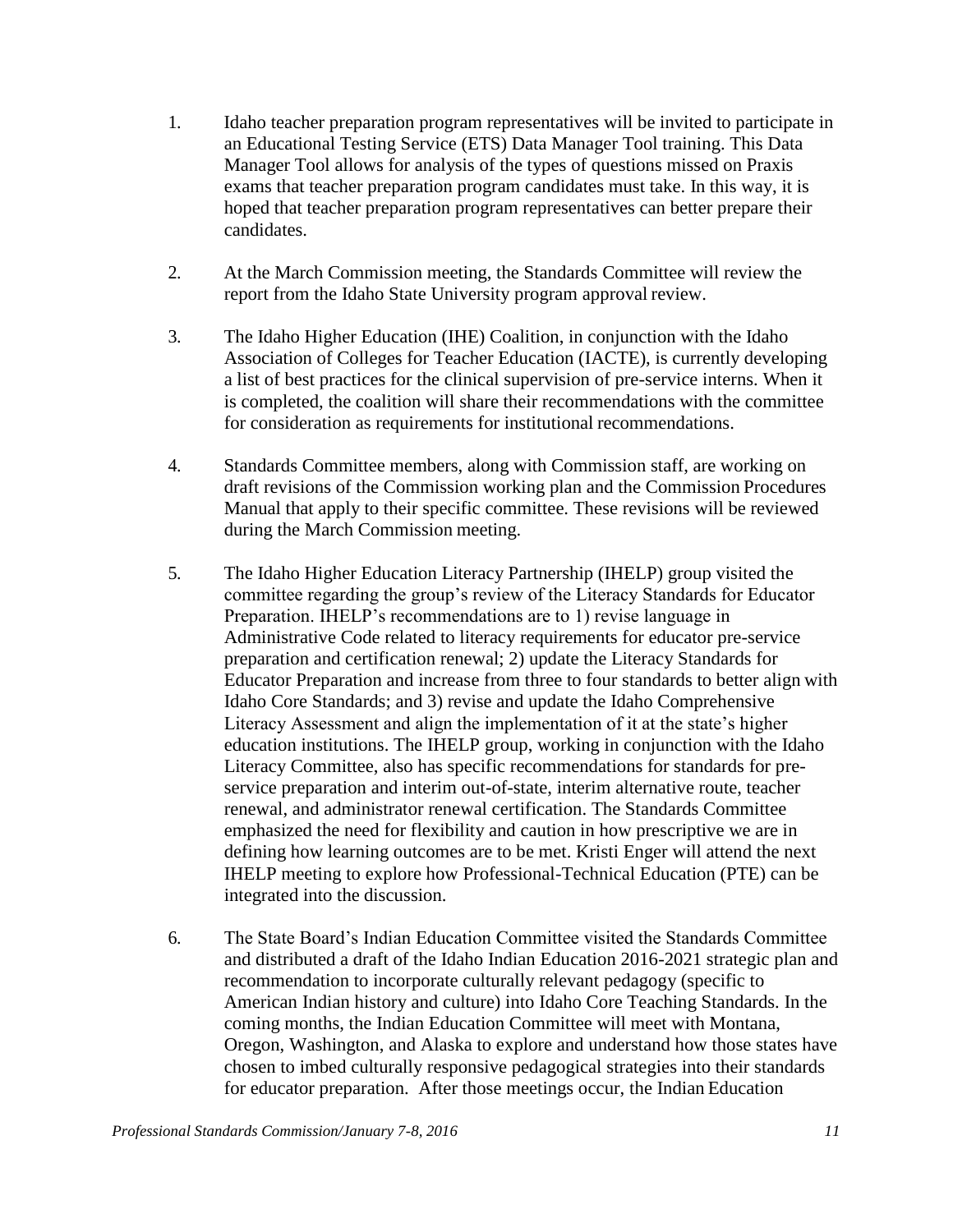Committee will draft related suggestions for the review team of our Core Teaching Standards in 2016-2017.

- 7. The program review manual revision is close to completion. Committee members spent a considerable amount of time discussing the proposed revisions.
	- The state-specific requirements will be included in the manual. The University of Idaho and Lewis-Clark State College will be piloting these requirements as part of their mid-cycle review during 2016-2017.
	- Currently the Commission pays the expenses for state reviews of higher education institutions. In March, the exploration of the history and rationale for this practice will be added to the committee's meeting agenda; the committee will also discuss the state review process of a higher education institution not pursuing national accreditation.
	- Consideration will be given to including a checklist specific to program review components/expectations in the manual timeline to help institutions of higher education in their preparation.
	- It is recommended to adjust language in the manual regarding conditionally approved programs by 1) differentiating why a program received a "Conditional Approval" (low number of completers or insufficient evidence); 2) adding language clarifying how a conditionally approved program could move to either becoming approved, not approved, or remaining conditionally approved; and 3) adding language clarifying how a higher education institution can take corrective action to address areas for improvement if the program is not recommended for approval.
	- Final consideration of proposed revisions to the program review manual will occur at the March Standards Committee meeting.
- 8. The 2014-2022 schedule for the teacher preparation standards reviews has been updated with the new endorsements (e.g., computer science, engineering, and consulting teacher) and will be posted to the Commission website.

## **The Commission ACCEPTED the report of the Standards Committee.** Motion carried unanimously.

# **EXECUTIVE COMMITTEE**

Chair Esther Henry reported that the Executive Committee met with Deputy Attorney General Brian Church, Shannon Haas, and Annette Schwab to discuss ethics case information.

Brian presented proposed language revision for question 8 (Licensing and Legal History) on the certification application for committee review; the revision is intended to clarify how the applicant should answer on the form if he/she has been involved in any past legal action. Certification staff will implement a new set of questions on the certification application that will hopefully reduce any confusion about what the applicant needs to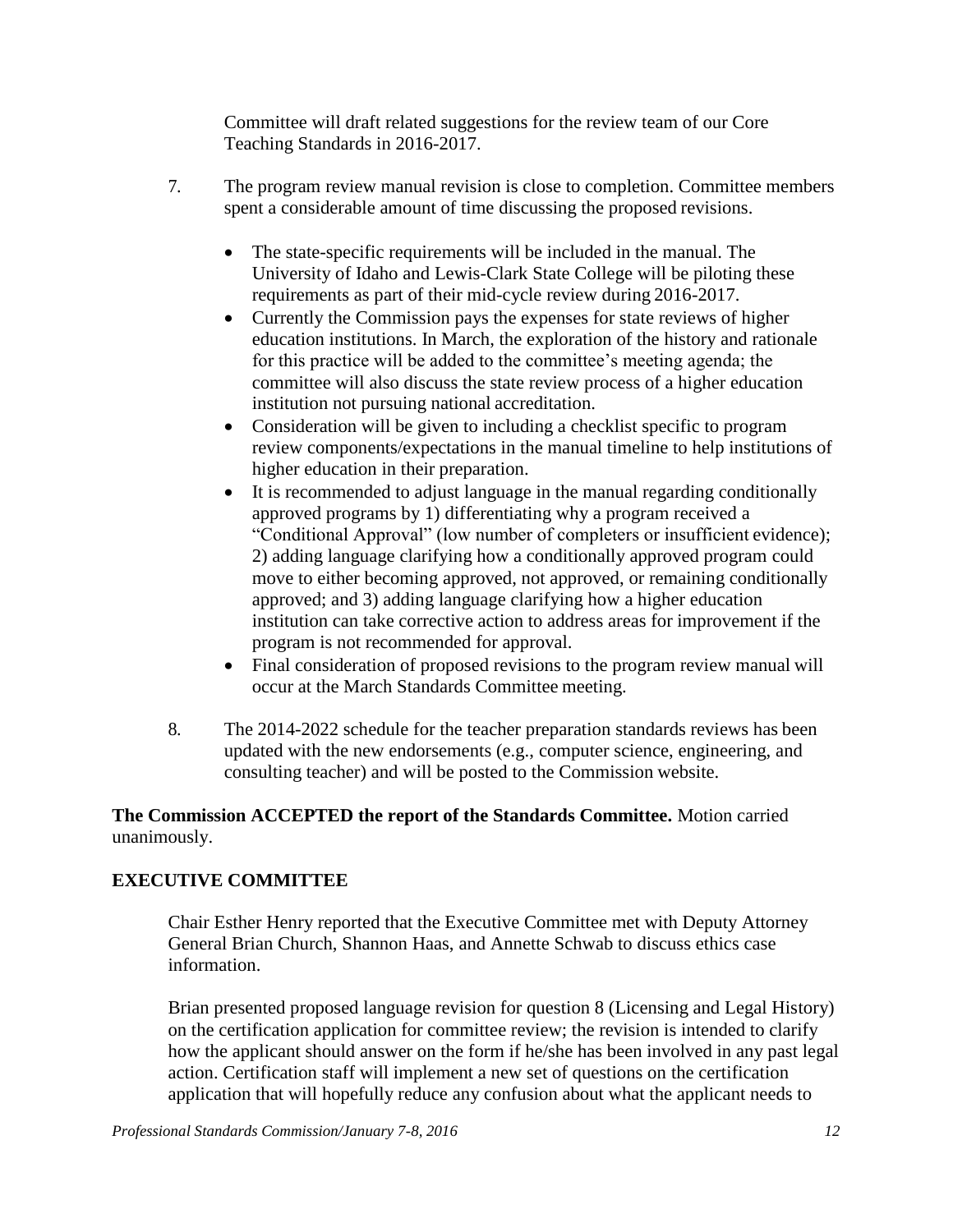report. Additionally, Brian provided the committee with a Probable Cause Determination Form or check list that would provide clarity to committee members in identifying specifically what statute or code of ethics principle has been violated in ethics cases.

## **M/S (Koehler/Chipman): To move the Executive Committee into Executive Session to review and discuss investigation records exempt from disclosure as prescribed by Idaho Code §67-2345(d).** Motion carried unanimously.

Brian reviewed the cases needing Executive Committee decisions.

**M/S (Chipman/Koehler): To move the Executive Session of the Executive Committee into Open Session to vote on investigation records exempt from disclosure as prescribed by Idaho Code §67-2345(d).** Motion carried unanimously.

Esther Henry reported that actions taken by the Executive Committee included: 14 letters of reprimand; 3 revocations; and 2 suspensions. There are currently 2 cases on hold; 3 cases awaiting stipulation; 2 cases in which the administrative complaint has been filed; and 31 cases with deputy attorney general pending action.

Commission members spoke briefly about the possible need to amend Idaho Code §33- 1209(4) to allow an ethics hearing panel to assess attorney fees, investigator costs, and costs associated with the hearing to be paid by the respondent, per the hearing panel's discretion. Brian Church said that it is his understanding that the State Board has sent forward legislation that would encompass attorney fees; he is not sure of the status of that legislation.

**The Commission ACCEPTED the report of the Executive Committee.** Motion carried unanimously.

# **LEADERSHIP TEAM**

Chair Esther Henry reported that the Leadership Team met by teleconference on December 16. At that time, Lisa Colón gave the team a brief summary of her administrative report for the upcoming January Commission meeting. The team also reviewed the January full Commission meeting agenda and the budget. The next Leadership Team teleconference will be held on March 16.

**The Commission ACCEPTED the report of the Leadership Team.** Motion carried unanimously.

## **OLD BUSINESS**

## **Professional Practices Institute**

Shannon Haas, Brian Church, and Annette Schwab attended the NASDTEC Professional Practices Institute (PPI) in Atlanta, Georgia, on October 13-16, 2015. Shannon reported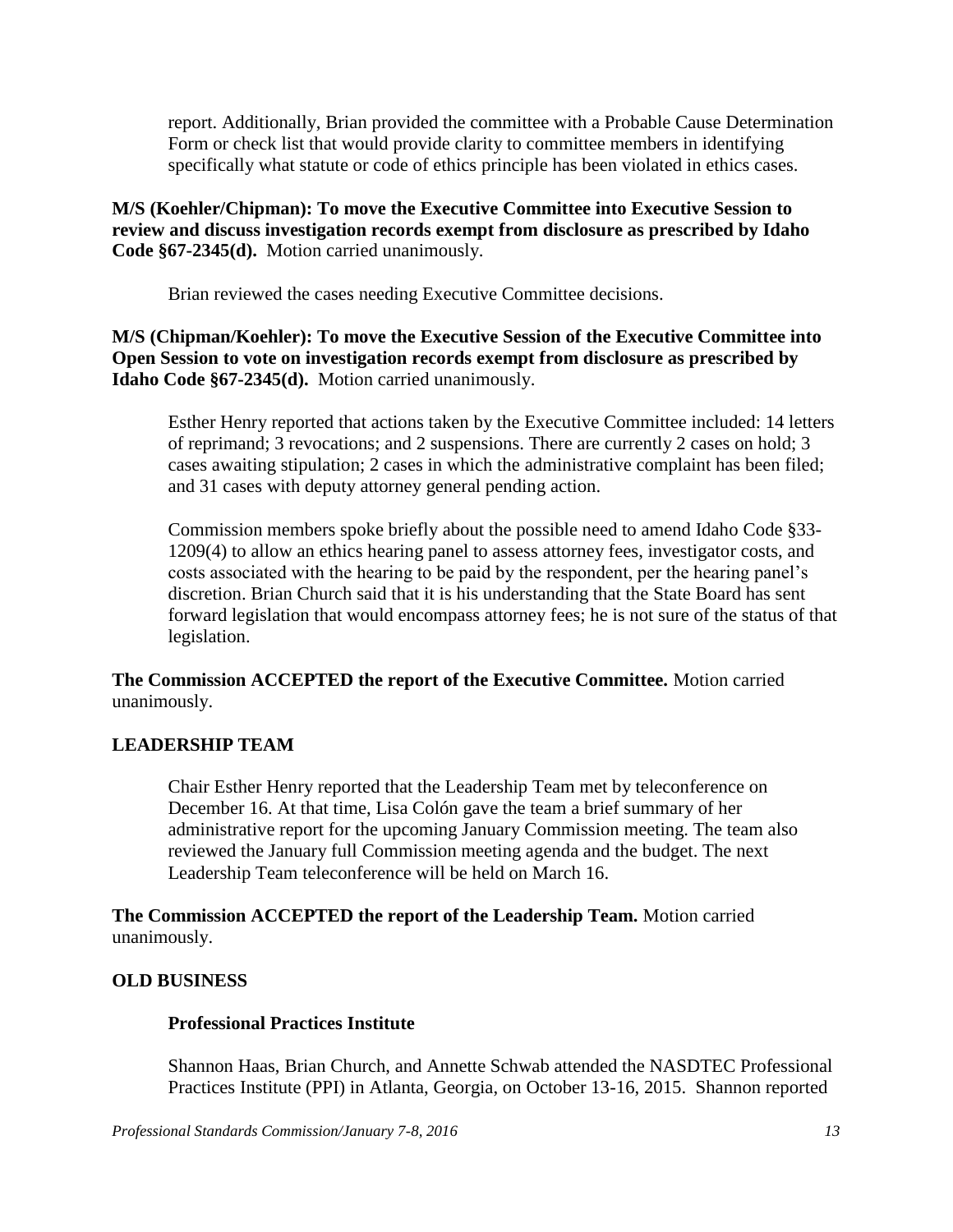on the Atlanta Public Schools cheating scandal covered in a conference session by the prosecuting team that oversaw the investigation/indictment/conviction of all approximately 180 district employees involved in the cheating. The investigation began in 2009, and the report was completed in 2011. The cheating involved correcting the answers entered by students on standardized achievement tests. The employees included principals (38 of them), teachers, and testing coordinators; 44 out of 56 schools were involved. At no time did the superintendent admit to any wrongdoing; she claimed she had no idea it was going on. In 2009 she had been given the Superintendent of the Year award, and she was praised in Atlanta for raising test scores. She finally resigned in 2011 and died before going to trial. Many of the employees were convicted of racketeering charges in violation of a law that brought down a Mafia family; they reported that they participated in the cheating because they wanted the bonuses associated with rising student achievement and they wanted to improve the reputation of their superintendent.

Brian reported on two conference sessions – one in which FBI agents talked about proper investigation techniques and how the FBI works at obtaining information and another that was a hypothetical mock scenario of an ethics case with attorney's arguments and the educator's arguments. Brian felt that the PPI is definitely worth attending, and he appreciated learning what is occurring across the country, what other states are developing, how NASDTEC is approaching different issues, and what an Executive Committee such as ours may look for in an ethics case.

Annette reported appreciation for the opportunity to collaborate with peers from other states. She attended a conference session in which participants were divided into small groups, and within a group each individual state representative shared what his/her state's operating policy is in different licensure areas, such as reinstatement, lying on applications, etc. Annette reported leaving the conference feeling very comfortable with Idaho's moderate stance through its rules/statutes – neither too stringent (looking at every DUI) nor too lenient (doing nothing about inappropriate text messages).

#### **NEW BUSINESS**

#### **Member Terms of Service Ending 6/30/16**

Commission member terms of service (for constituency representation) ending in the near future because of term expiration include the following:

Secondary Classroom Teacher – Esther Henry has completed the partial term of her predecessor and two 3-year terms of her own; ineligible for additional term; Idaho Education Association (IEA) and Northwest Professional Educators (NWPE) will be requested to submit nominees.

Secondary School Principal – Becky Meyer has served two 3-year terms of her own; ineligible for additional term; Idaho Association of Secondary School Principals (IASSP) will be requested to submit nominees.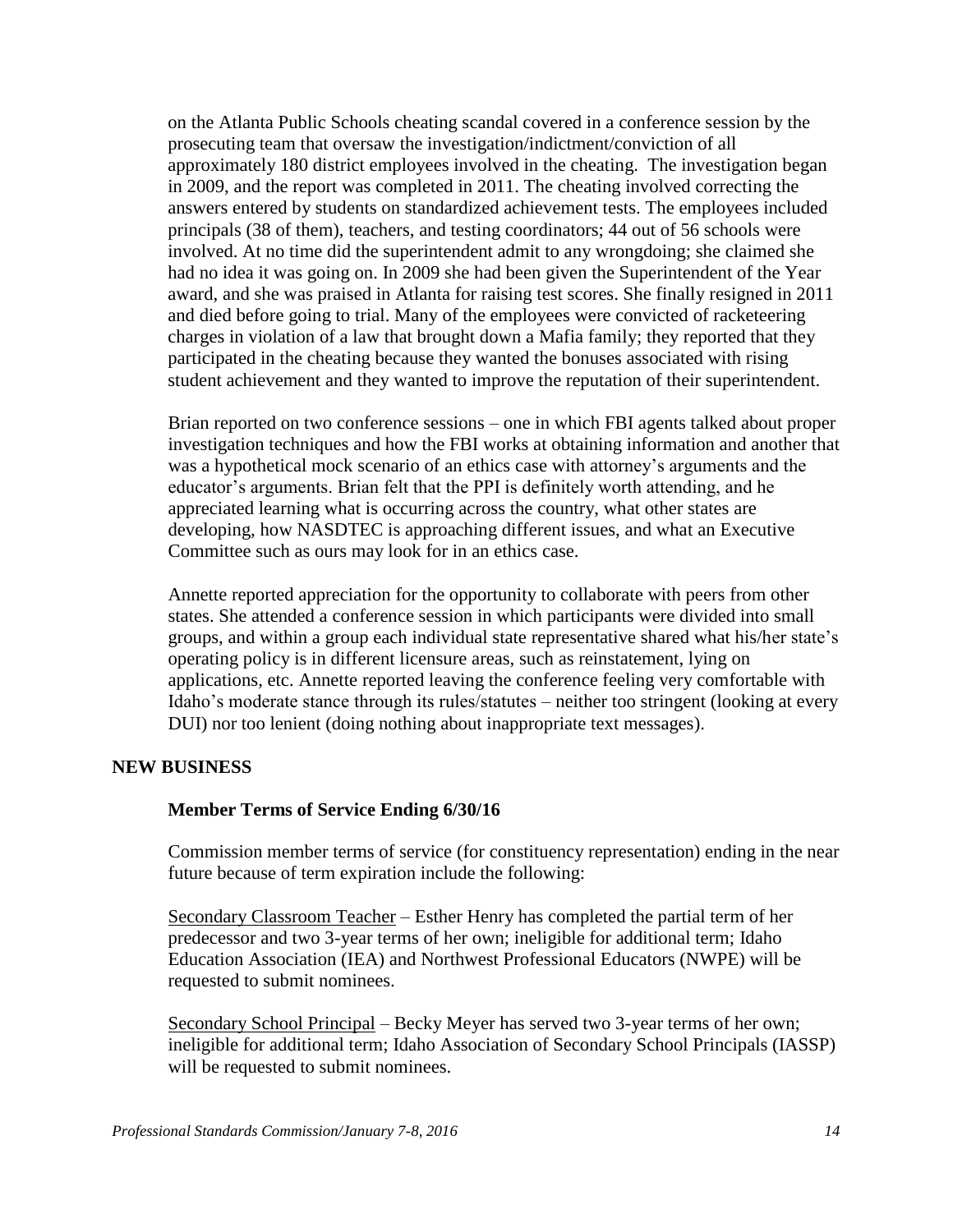School Counselor – Kim Mikolajczyk has served one 3-year term of her own; ineligible for additional term, as she has moved from school counselor position to an elementary principal position; IEA and NWPE will be requested to submit nominees.

Secondary Classroom Teacher – Mikki Nuckols has served two 3-year terms of her own; ineligible for additional term; IEA and NWPE will be requested to submit nominees.

Public Higher Education (Letters and Sciences Representation) – Tony Roark has served one 3-year term of his own; IACTE has nominated him to serve another term; he wishes to serve another term.

Public Higher Education – Heather Van Mullem has served one 3-year term of her own; IACTE has nominated Taylor Raney of the University of Idaho to succeed her.

Exceptional Child Education – Virginia Welton has served one 3-year term of her own; eligible for additional term; IEA and NWPE will be requested to submit nominees; she wishes to serve another term.

# **COMMUNICATION PLAN**

Heather Van Mullem reported that items of interest in these meeting minutes for member communication to constituencies include the following:

- **Idaho Educator Pipeline.** State Board has requested information regarding the pipeline; initial report in December 2015 and follow-up report in April 2016 (see page 1, STATE BOARD REPORT, item 1).
- **Certification Grade Range Concern.** Disconnect between certification practices and the law; in the past teachers told grades they are certified to teach are based on their endorsements; law states teachers authorized to teach based on their certificate (see page 1, STATE BOARD REPORT, item 2).
- **Program Reviews of Non-Traditional Programs.** Alternate route/nontraditional educator preparation programs to be reviewed by Commission on regular basis (see page 1, STATE BOARD REPORT, item 3).
- **Sliding Scale Renewal Application Fee Update.** No plan to move forward (see page 5, ADMINISTRATIVE REPORT, item 2).
- **Department of Education Strategic Plan.** Plan to soon be public (see page 5, ADMINISTRATIVE REPORT, item 4).
- **Idaho Equitable Access to Excellent Educators Plan.** Plan approved and available for review (see page 5, ADMINISTRATIVE REPORT, item 5).
- **Submission of Official Transcripts Now Mandatory.** Official transcripts must now be submitted along with certification renewal or initial applications (see page 5, ADMINISTRATIVE REPORT, item 7).
- **Indian Education Committee.** Staff support for the committee shared strategic plan to include culturally responsive pedagogy into teacher preparation program standards (see page 3, INDIAN EDUCATION COMMITTEE; see page 10, STANDARDS COMMITTEE, item 6).